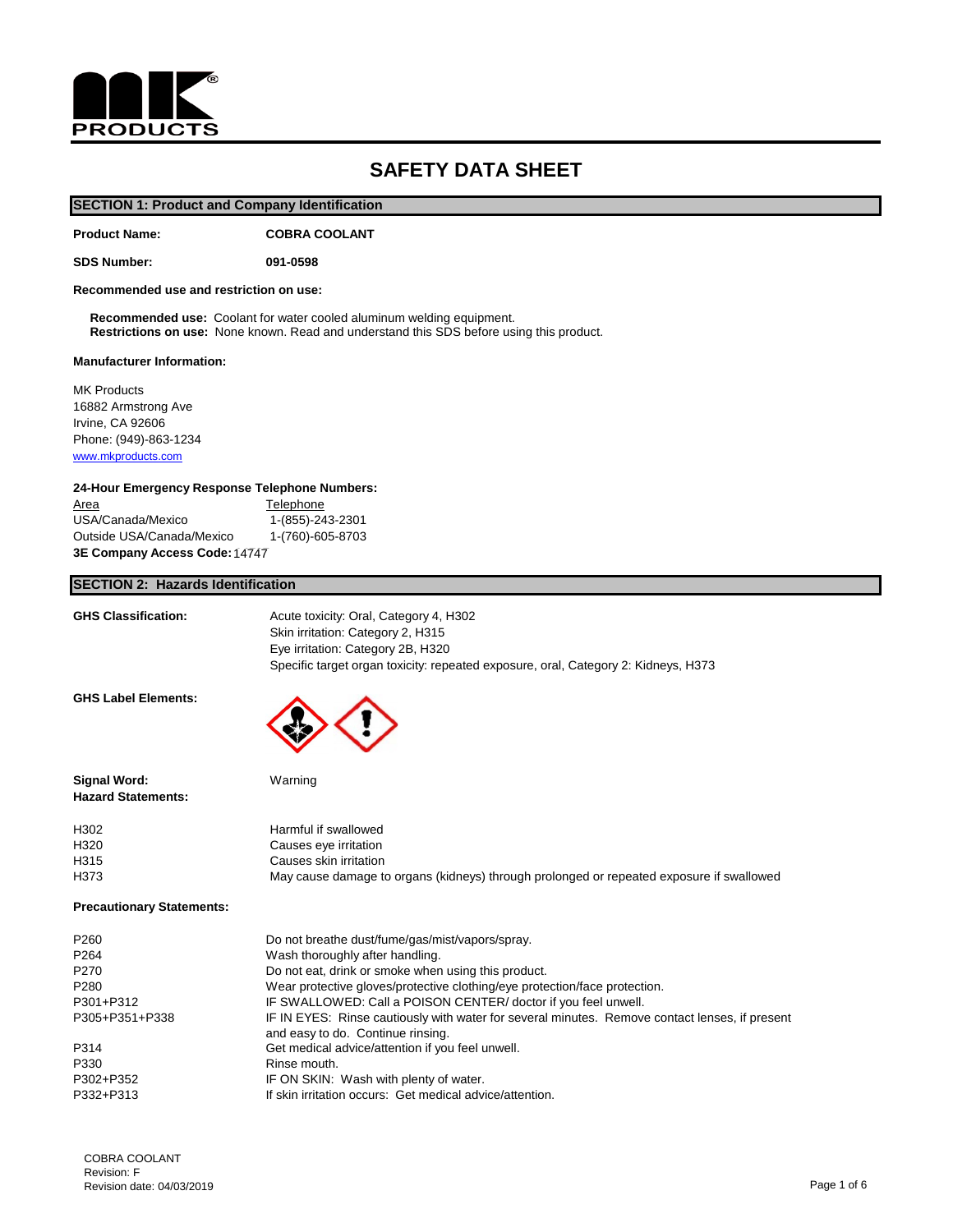

| P337+P313 | If eye irritation persists: Get medical advice/attention.            |
|-----------|----------------------------------------------------------------------|
| P362      | Take off contaminated clothing.                                      |
| P501      | Dispose of contents/container to an appropriate waste disposal plant |

#### **SECTION 3: Composition/Information on Ingredients**

Reportable Hazardous Ingredients of the Mixture

| <b>Component</b>        | CAS-No.        | <b>Concentration</b> |
|-------------------------|----------------|----------------------|
|                         |                |                      |
| Ethylene glycol         | $107 - 21 - 1$ | $\leq 100\%$         |
| Nitric acid sodium salt | 7631-99-4      | $\leq 5\%$           |
| Potassium hydroxide     | 1310-58-3      | <=5%                 |

Composition Comments: The term "hazardous ingredients" should be interpreted as a term defined in the OSHA Hazard Communication Standard and does not necessarily imply the existence of a welding hazard. Refer to the Safety Data Sheet of the welding electrode used for additional health and safety information.

#### **SECTION 4: First Aid Measures**

#### **General**

Contaminated individuals of chemical exposure must be taken for medical attention if any adverse effects occur. When possible bring along copy of label and SDS to health professional.

| Inhalation:                                                          | Remove individual to fresh air. If breathing is difficult give oxygen.                                                                                                                                      |
|----------------------------------------------------------------------|-------------------------------------------------------------------------------------------------------------------------------------------------------------------------------------------------------------|
| <b>Skin Contact:</b>                                                 | Flush the affected area with water for 15 minutes minimum. Remove exposed or<br>contaminated clothing and shoes. Wash contaminated clothing before reuse. Seek<br>medical attention if irritation persists. |
| <b>Eye Contact:</b>                                                  | Remove contact lenses if present. Rinse eyes thoroughly with water for 15 minutes<br>minimum. Seek medical attention if irritation persists.                                                                |
| Ingestion:                                                           | If conscious give one cup of water or milk if available and transport to a medical<br>facility. Do not give anything by mouth to an unconscious person.                                                     |
| <b>Most important symptoms</b><br>acute or delayed:                  | NOTE TO PHYSICIAN: Ingestion or significant exposure to this material may cause<br>metabolic acidosis and kidney damage.                                                                                    |
| Recommendations for immediate medical<br>care and special treatment: | Immediate medical treatment is extremely important. Treat symptomatically.                                                                                                                                  |
| <b>SECTION 5: Fire Fighting Measures</b>                             |                                                                                                                                                                                                             |
| Suitable extinguishing media:                                        | Carbon dioxide, extinguishing powder or water spray.                                                                                                                                                        |
| Unsuitable extinguishing media:                                      | Not available                                                                                                                                                                                               |
| <b>Specific hazards arising</b><br>during fire:                      | Combustion may generate carbon monoxide, carbon dioxide, oxides of nitrogen                                                                                                                                 |

**Firefighting equipment:** Firefighters should wear suitable protective equipment

**Firefighting instructions:** Evacuate personnel to a safe area. Firefighters should use self contained breathing equipment and protective clothing. Keep containers cool with water spray.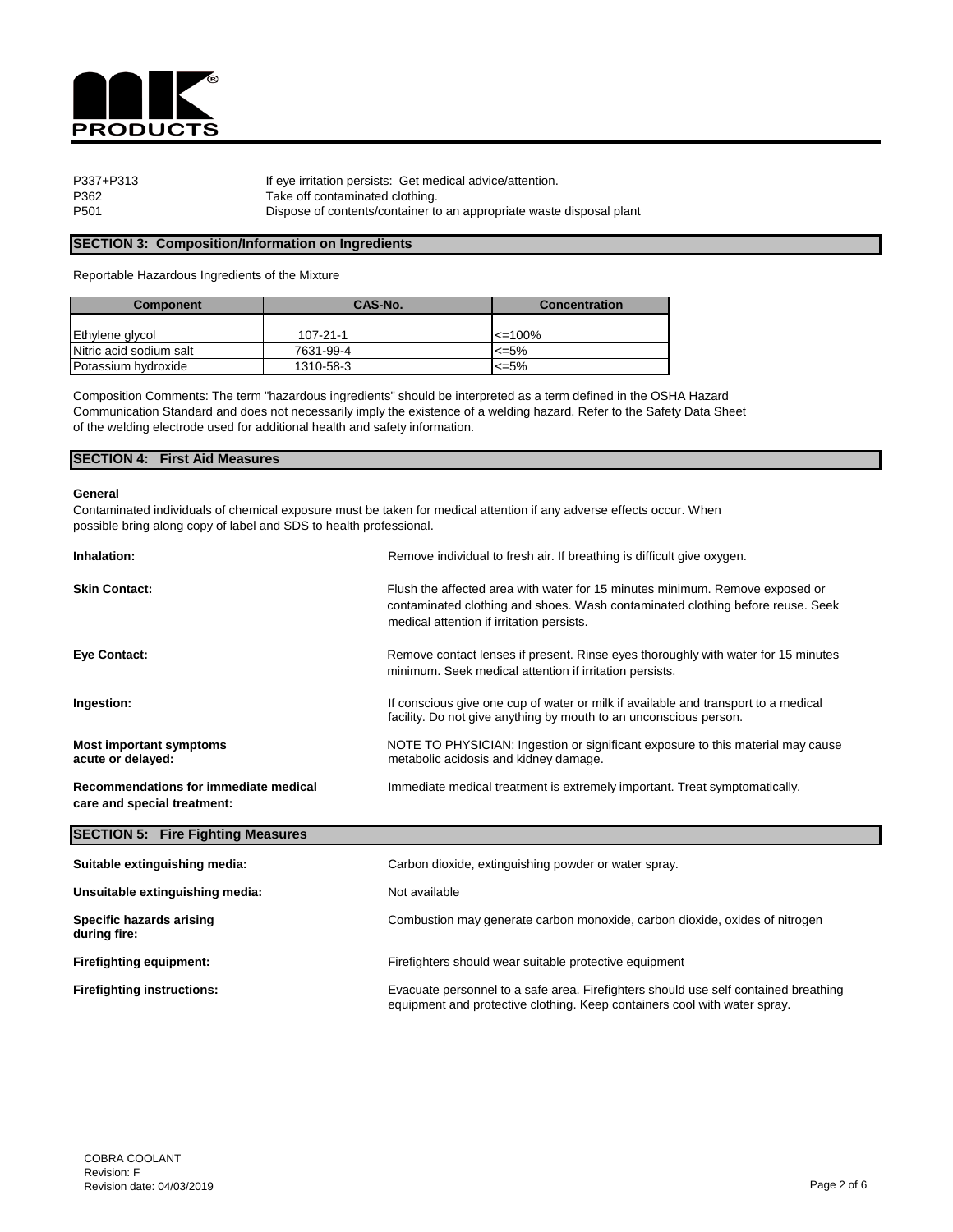

## **SECTION 6: Accidental Release Measures**

| <b>Personal Precautions:</b>                                       | Wear appropriate protective equipment and clothing during clean up. Keep<br>unprotected persons away.                                                                                                                                                                           |
|--------------------------------------------------------------------|---------------------------------------------------------------------------------------------------------------------------------------------------------------------------------------------------------------------------------------------------------------------------------|
| <b>Environmental Precautions</b>                                   | Do not allow product to enter sewers, surface or ground waters.                                                                                                                                                                                                                 |
| <b>Methods and materials for</b><br>containment and cleanup:       | Contain and recover liquid when possible. Absorb with suitable absorbent and place<br>in a chemical waste container for proper disposal (see Section 13, Disposal<br>Considerations).                                                                                           |
| <b>SECTION 7: Handling and Storage</b>                             |                                                                                                                                                                                                                                                                                 |
| <b>Precautions for safe handling:</b>                              | As with all chemical products, avoid contact and wash thoroughly after handling.<br>Do not eat, drink or smoke while using this product. Use only in well-ventilated areas.<br>Remove contaminated clothing and protective equipment before entering eating areas.              |
| <b>Conditions for safe storage</b><br>including incompatibilities: | All personnel who handle this product should be trained in its safe handling. Store<br>tightly closed in cool, dry, ventilated area. Keep out of direct sunlight and away from<br>heat and incompatible materials. Avoid contact with acids, oxidizing agents, and<br>caustics. |

## **SECTION 8: Exposure Controls/Personal Protection**

#### **Exposure limit values**

| <b>Material</b>                          | CAS#           | List                   | <b>Type</b>                                                                                                                                                                                                    | Value                                                                                                                                           |  |
|------------------------------------------|----------------|------------------------|----------------------------------------------------------------------------------------------------------------------------------------------------------------------------------------------------------------|-------------------------------------------------------------------------------------------------------------------------------------------------|--|
| Ethylene glycol                          | $107 - 21 - 1$ | <b>ACGIH</b>           | Ceiling                                                                                                                                                                                                        | 100 mg/m3 (aerosol only)                                                                                                                        |  |
|                                          |                | <b>OSHA Table Z-1</b>  |                                                                                                                                                                                                                | 50 ppm (125 mg/m3)                                                                                                                              |  |
| Potassium Hydroxide                      | 1310-58-3      | <b>ACGIH</b>           | Ceiling                                                                                                                                                                                                        | 2mg/m3                                                                                                                                          |  |
| Nitric acid, sodium salt                 | 7631-99-4      | No exposure limits set |                                                                                                                                                                                                                |                                                                                                                                                 |  |
| <b>Appropriate Engineering Controls:</b> |                |                        | Provide sufficient mechanical (general/and or local exhaust) ventilation to maintain<br>exposure below exposure guidelines, if applicable, or below levels that cause known,<br>suspected, or adverse effects. |                                                                                                                                                 |  |
| <b>Personal Protective Measures</b>      |                |                        |                                                                                                                                                                                                                |                                                                                                                                                 |  |
| <b>Eye/face protection:</b>              |                |                        | Use chemical goggles or full face shield.                                                                                                                                                                      |                                                                                                                                                 |  |
| <b>Hand protection:</b>                  |                |                        | Use chemically-resistant gloves.                                                                                                                                                                               |                                                                                                                                                 |  |
| <b>Respiratory protection:</b>           |                |                        | If airborne concentrations exceed applicable exposure limits use NIOSH-approved<br>respiratory protection.                                                                                                     |                                                                                                                                                 |  |
| <b>Thermal hazards:</b>                  |                | Not available          |                                                                                                                                                                                                                |                                                                                                                                                 |  |
| <b>General hygiene considerations:</b>   |                |                        |                                                                                                                                                                                                                | Handle in accordance with good industrial hygiene and safety practice.<br>Eyewash station and safety shower should be in vicinity of work area. |  |

| <b>SECTION 9: Physical and Chemical Properties</b> |               |  |
|----------------------------------------------------|---------------|--|
| <b>Appearance:</b>                                 | Purple liquid |  |
| Odor:                                              | Faint         |  |
| <b>Odor threshold:</b>                             | Not available |  |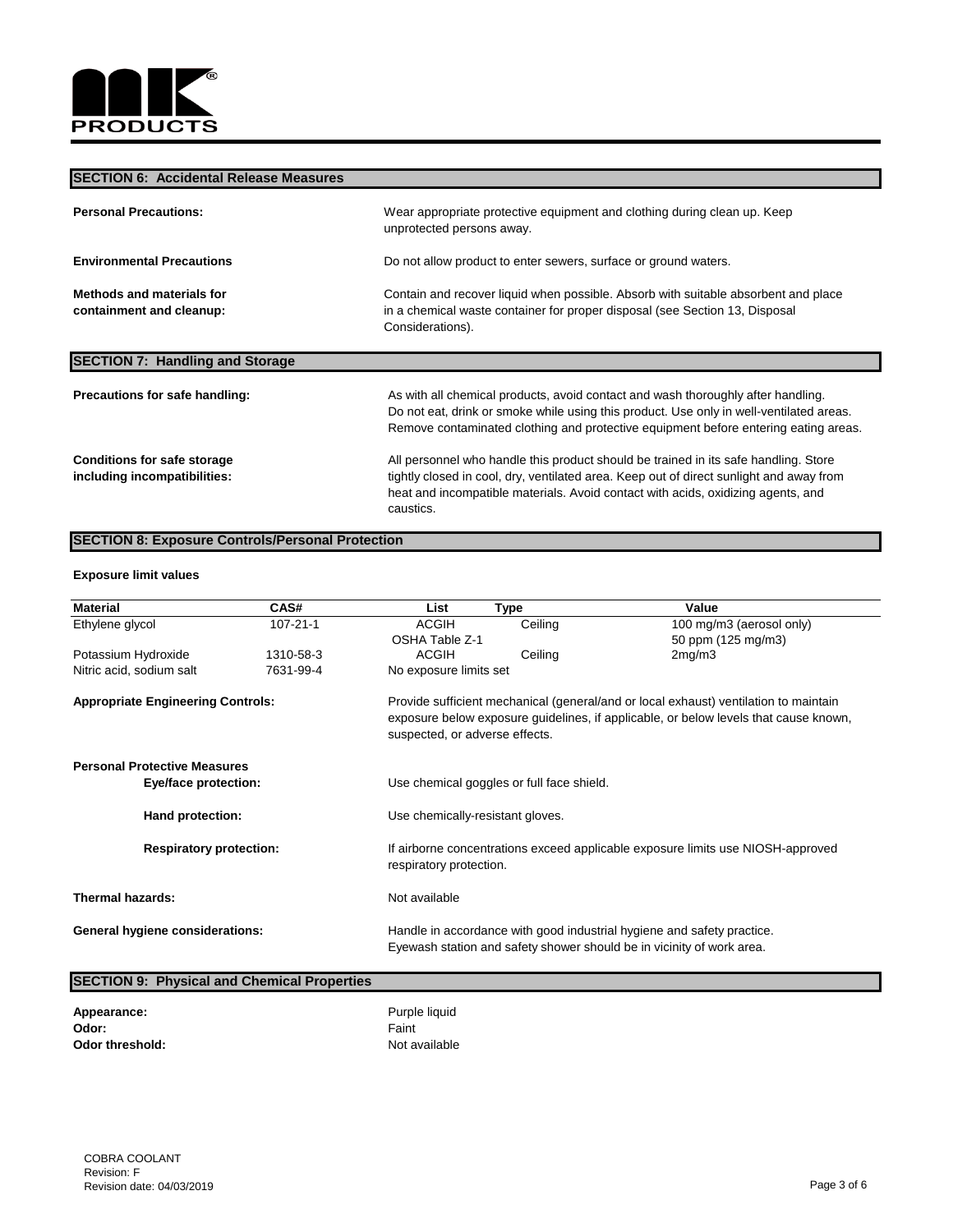

| pH (concentrate):                                | 10.0-10.5                        |
|--------------------------------------------------|----------------------------------|
| <b>Solubility in water:</b>                      | Soluble                          |
| <b>Viscosity:</b>                                | Not available                    |
| Specific gravity:                                | appx 1.05                        |
| <b>Melting point:</b>                            | Not available                    |
| <b>Freezing point:</b>                           | Not available                    |
| Initial boiling point                            |                                  |
| and boiling range:                               | Not available                    |
| <b>Flash point:</b>                              | 115-116 C (239-241F), closed cup |
| <b>Evaporation rate:</b>                         | Not available                    |
| Flammability (solid, gas):                       | Not available                    |
| Upper/Lower flammability or explosive limits (%) |                                  |
| <b>Flammability limit-lower:</b>                 | Not available                    |
| <b>Flammability limit-upper:</b>                 | Not available                    |
| <b>Explosive limit-lower:</b>                    | Not available                    |
| <b>Explosive limit-upper:</b>                    | Not available                    |
| Vapor pressure                                   | Not available                    |
| <b>Vapor density</b>                             | Not available                    |
| Density (Ib/gal)                                 | 9.0                              |
| <b>Partition coefficient</b>                     |                                  |
| (octanol:water)                                  | Not available                    |
| <b>Auto-ignition temperature</b>                 | Not available                    |
| <b>Decomposition temperature</b>                 | Not available                    |

## **SECTION 10: Stability and Reactivity**

| <b>Reactivity:</b>                            | No reactivity hazards are known.                                                                     |
|-----------------------------------------------|------------------------------------------------------------------------------------------------------|
| <b>Chemical Stability:</b>                    | Material is stable under normal conditions of storage and handling.                                  |
| <b>Possibility of</b><br>hazardous reactions: | No hazardous reactions are known under normal conditions of use.                                     |
| <b>Conditions to avoid:</b>                   | Keep away from heat, sparks, open flames. Protect from freezing.                                     |
| <b>Materials to avoid:</b>                    | Keep away from incompatible materials (strong acids, oxidizing agents, caustics)<br>(see Section 7). |
| <b>Hazardous decomposition</b><br>products:   | May include carbon monoxide, carbon dioxide, oxides of nitrogen                                      |

## **SECTION 11: Toxicological Information**

#### **Acute Toxicity:**

| <b>Product</b>  | CAS#           | <b>Species</b> | <b>Test Result</b> |
|-----------------|----------------|----------------|--------------------|
| Ethylene glycol | $107 - 21 - 1$ |                |                    |
| Oral            |                |                |                    |
| LD 50           |                | Rat            | 7712 mg/kg         |
| Dermal          |                |                |                    |
| LD 50           |                | Mouse          | >3500mg/kg         |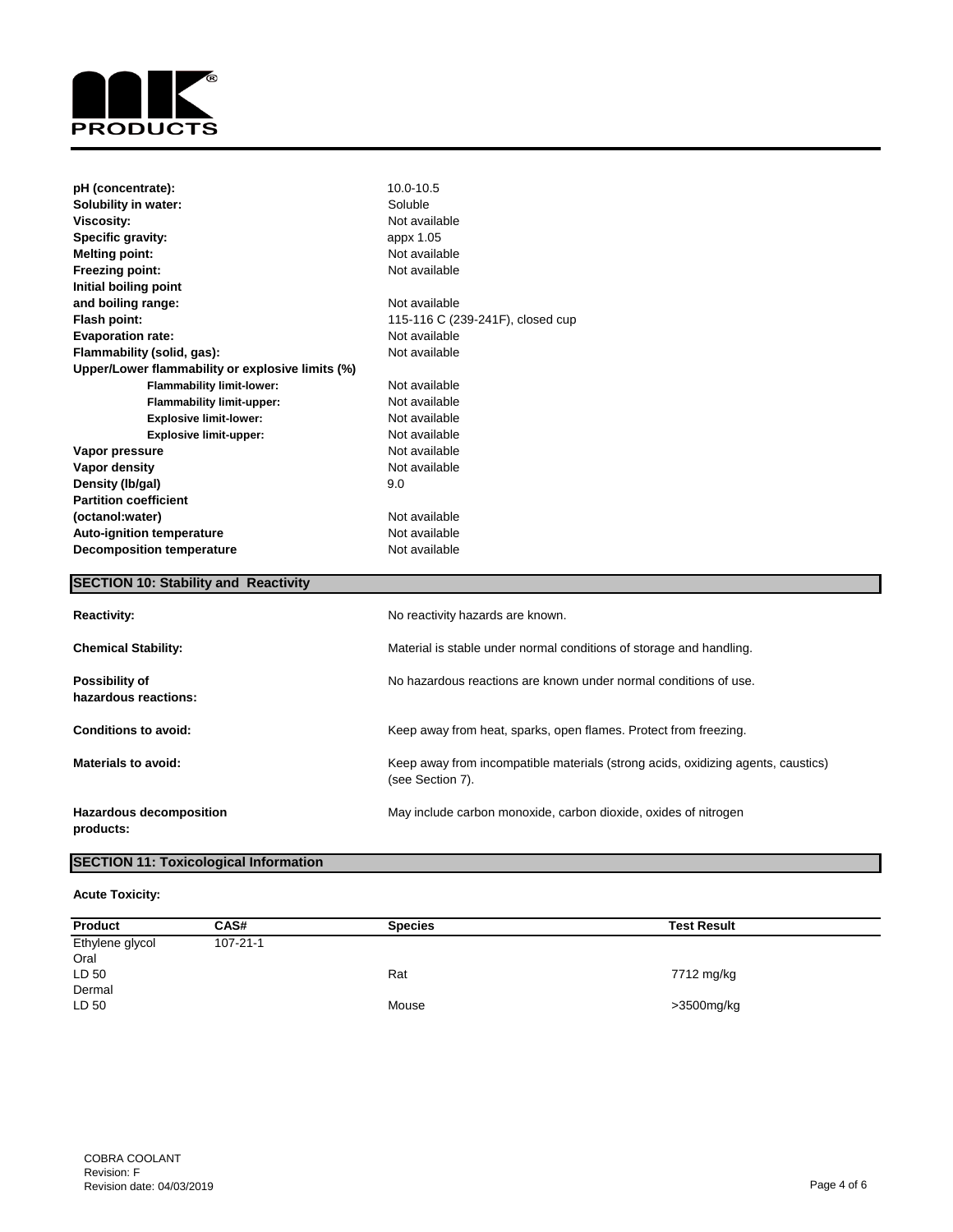

| Eyes:       | Causes eye irritation.                                                                                                                                                                                                                                            |
|-------------|-------------------------------------------------------------------------------------------------------------------------------------------------------------------------------------------------------------------------------------------------------------------|
| Skin:       | Causes skin irritation.                                                                                                                                                                                                                                           |
| Inhalation: | May cause irritation of the respiratory tract with prolonged exposure.                                                                                                                                                                                            |
| Ingestion:  | The estimated fatal dose of ethylene glycol for man is 100 mL (1/2 cup).<br>Ingestion may cause inebriation, nausea, vomiting, metabolic acidosis, and CNS depressic<br>Tachycardia, hypertension, hyperventilation, hypoxia and renal failure are also possible. |

#### **Reproductive toxicity:**

Ethylene glycol does not impair fertility. Not expected to be a developmental toxicant. Causes fetotoxicity in animals, considered to be secondary to maternal toxicity.

## **Specific target organ toxicity (STOT) single dose**

Ingestion may cause drowsiness and dizziness. Inhalation of vapors or mists may cause irritation of the respiratory tract.

#### **Specific target organ toxicity (STOT) repeated exposure**

May cause damage to kidneys and other organs through prolonged or repeated exposure

#### **Additional Information:**

To the best of our knowledge, the chemical, physical and toxicological properties have not been thoroughly investigated.

| IARC:                                      | No ingredient is considered to be carcinogenic.                                                                                |
|--------------------------------------------|--------------------------------------------------------------------------------------------------------------------------------|
| NTP:                                       | No ingredient is considered to be carcinogenic.                                                                                |
| <b>OSHA:</b>                               | No ingredient is considered to be carcinogenic.                                                                                |
| <b>SECTION 12: Ecological Information</b>  |                                                                                                                                |
| <b>Ecotoxicity:</b>                        | Acute toxicity to fish: ethylene glycol LC/EC/IC50 >100 mg/L<br>Chronic toxicity to fish: ethylene glycol NOEC/NOEL > 100 mg/L |
| Persistence and degradability:             | Not available.                                                                                                                 |
| <b>Bioaccumulation potential:</b>          | Not expected to bioaccumulate                                                                                                  |
| <b>Mobility:</b>                           | Product is soluble in water and may contaminate groundwaters                                                                   |
| Other adverse effects:                     | Not available.                                                                                                                 |
| <b>SECTION 13: Disposal Considerations</b> |                                                                                                                                |
| <b>Disposal instructions:</b>              | Waste disposal must be in accordance with appropriate US federal, state and local<br>regulations.                              |

**containers or packaging:**

**Disposal of contaminated Dispose of as unused product.**